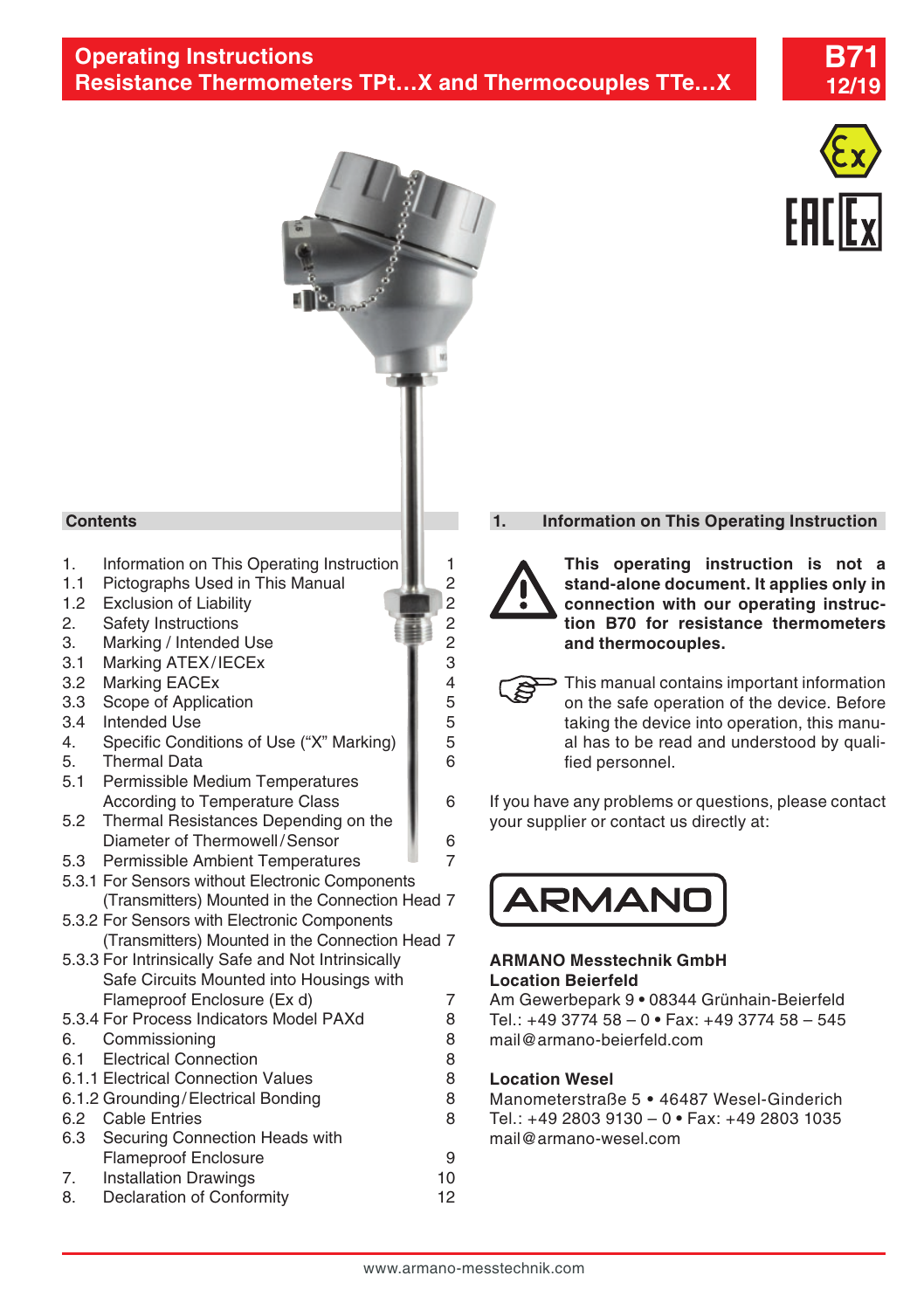#### <span id="page-1-0"></span>**1.1 Pictographs Used in This Manual**

In this manual, pictographs are used as hazard warnings.

Particular information, instructions and restrictions designed for the prevention of personal or substantial property damage:



**WARNING!** Is used to warn you against an imminent danger that may result in personal injury or death.

**IMPORTANT!** Is used to warn you against a possibly hazardous situation that may result in personal, property or environmental damage.

 **CAUTION!** Is used to draw your attention to important recommendations to be observed. Disregarding them may result in property damage.



**DANGER!** Indicates a potentially hazardous situation, which may result from hot surfaces. Disregarding the safety instructions may result in severe burns.



**DANGER OF EXPLOSION!** Indicates a potentially hazardous situation, which may result from existing explosive gases and dusts. Disregarding the safety instructions may result in explosions.



The following symbol highlights **actions** you have to conduct or

**instructions** that have to be strictly observed.

## **1.2 Exclusion of Liability**

We accept no liability for any damage or malfunction resulting from incorrect installation, inappropriate use of the device or failure to follow the instructions in this manual.

### **2. Safety Instructions**



**IMPORTANT! Disregarding these instructions may result in severe explosions.**

- Comply with the instructions in this operating instruction.
- Please also note the supplementary safety instructions in our operating instruction B70.
- Comply with the information and restrictions of the prevailing type examination certificate.
- Comply with the requirements of the ATEX directive and the prevailing installation regulations for potentially explosive areas.

### **Qualified personnel:**

- The personnel that is charged for the installation, operation and maintenance of the instrument must hold a relevant qualification and must have sufficient knowledge of explosion protection and its rules and regulations.
- The electrical connection shall be carried out by a fully qualified electrician only.

### General safety instructions:

The responsibility for classification of zones and determination of possible temperatures that may effect the equipment lies with the plant operator.

#### **3. Marking / Intended Use**



Nameplates or other information on the device shall neither be removed nor obliterated, since otherwise any warranty and manufacturer responsibility expires. Equipment with removed or illegible nameplate shall not be used.

 Please check, whether the Ex classification is suitable for the case of application.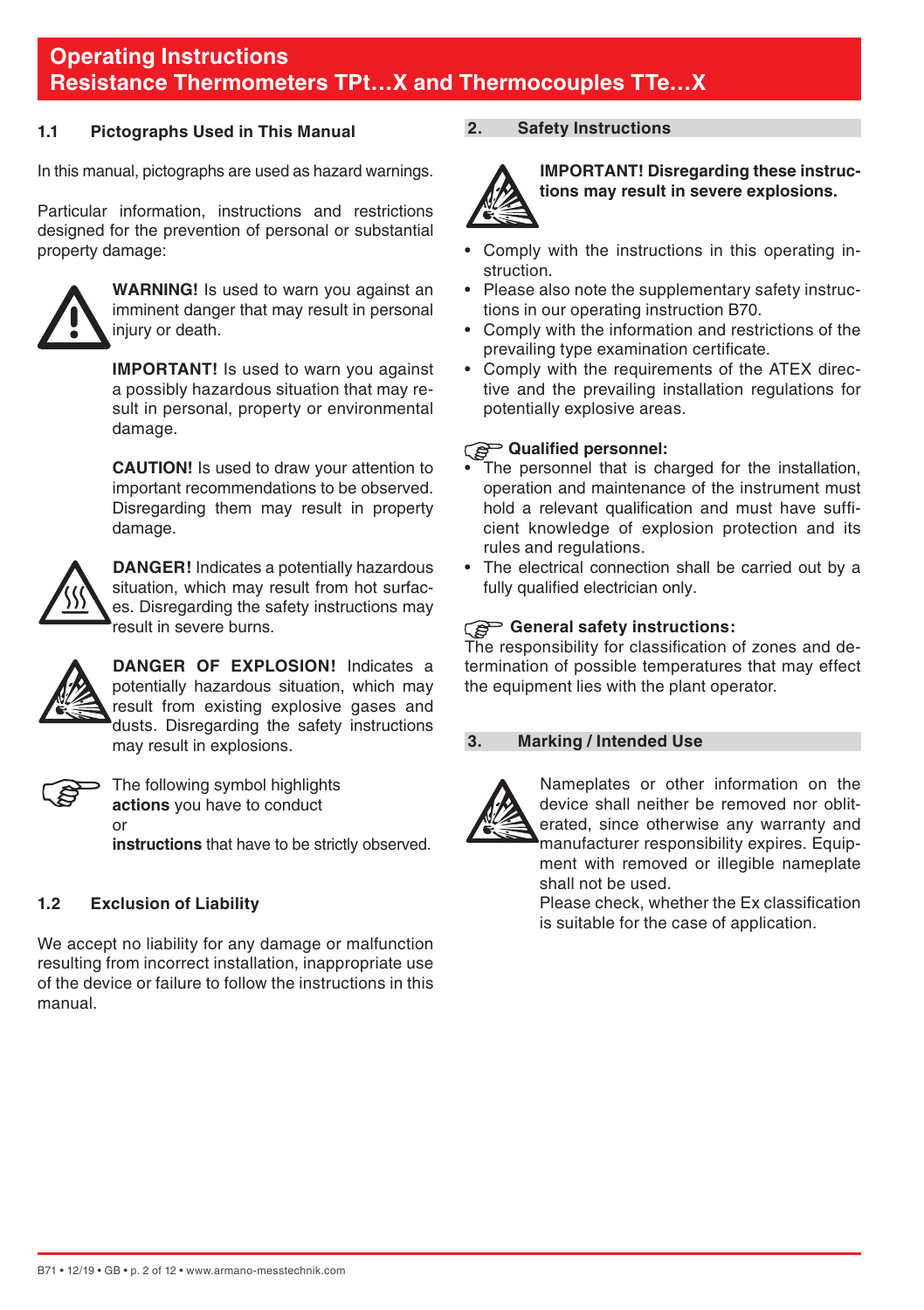### <span id="page-2-0"></span>**3.1 Marking ATEX/IECEx**

### **3.1.1 Nameplate**



#### **3.1.2 Ex Markings and Permissible Zones**

- $\bullet$  Serial number (the first four digits represent the year of manufacture, followed by the week of manufacture)
- **O** Characteristics output signal for transmitters: transmitter model/signal range/temperature range For instruments without transmitter the annotation "without Transmitter"
- **G** Characteristics input side for thermocouples: number x measuring element/product standard/ accuracy class /hot junction (ISO = insulated; GND = hot junction welded to sheath) Characteristics input side for resistance thermometers: number x measuring element/product standard/accuracy class / connection method (2-, 3- or 4-wire connection: 2W, 3W, 4W)

| <b>Models</b>                | <b>Marking</b>                                                              | <b>Permissible zones</b> | <b>Installation</b><br>drawing <sup>1</sup> |
|------------------------------|-----------------------------------------------------------------------------|--------------------------|---------------------------------------------|
|                              | II 1G Ex ia IIC T6T1 Ga                                                     | 0, 1, 2                  | $\mathbf{1}$                                |
|                              | II 1/2G Ex ia IIC T6T1 Ga/Gb <sup>3)</sup>                                  | $0$ (mounting), $1, 2$   | $\overline{2}$                              |
| TPtHrXiA(T)                  | II 2G Ex ia IIC T6T1 Gb                                                     | 1, 2                     | $\mathbf{1}$                                |
| TPtSrXiA(T)                  | II 2G Ex ib IIC T6T1 Gb                                                     | 1, 2                     | 1                                           |
| TTeHrXiA(T)<br>TTeSrXiA(T)   | II 1D Ex ia IIIC T80 °CT440 °C Da                                           | 20, 21, 22               | $\mathbf{1}$                                |
|                              | II 1/2D Ex ia IIIC T80 °CT440 °C Da/Db <sup>3)</sup>                        | 20 (mounting), 21, 22    | 2                                           |
|                              | II 2D Ex ia IIIC T80 °CT440 °C Db                                           | 21, 22                   | $\mathbf{1}$                                |
|                              | II 2D Ex ib IIIC T80 °CT440 °C Db                                           | 21, 22                   | 1                                           |
|                              | II 1G Ex ia db IIC T6T1 $Ga^{2(4)}$                                         | 0, 1, 2                  | 5                                           |
| TPtHrXdA(T)                  | II $1/2G$ Ex db IIC T6T1 $Ga/Gb^{3}$                                        | 0 (mounting), 1, 2       | $\overline{4}$                              |
| TPtSrXdA(T)                  | II 1/2G Ex ia/db IIC T6T1 $Ga/Gb^{2(34)}$                                   | $0$ (mounting), 1, 2     | 6                                           |
| TTeHrXdA(T)                  | II 2G Ex db IIC T6T1 Gb                                                     | 1, 2                     | 3                                           |
| TTeSrXdA(T)                  | II 1D Ex ia th IIIC T80 °CT440 °C Da <sup>2)4)</sup>                        | 20, 21, 22               | 5                                           |
|                              | II 1/2D Ex ia/tb IIIC T80 °CT440 °C Da/Db <sup>2)3)4)</sup>                 | 20 (mounting), 21, 22    | 6                                           |
|                              | II 2D Ex tb IIIC T80 $^{\circ}$ CT440 $^{\circ}$ C Db                       | 21, 22                   | 3                                           |
|                              | II 1G Ex ia IIC T6T1 $Ga^{5}$                                               | 0, 1, 2                  | 1                                           |
|                              | II 2G Ex ia IIC T6T1 Gb <sup>5)</sup>                                       | 1, 2                     | $\mathbf{1}$                                |
| TPtMiXiAo(T)<br>TTeMiXiAo(T) | II 2G Ex ib IIC $T6T1$ Gb <sup>5)</sup>                                     | 1, 2                     | 1                                           |
|                              | II 1D Ex ia IIIC T80 °CT440 °C Ga <sup>5)</sup>                             | 20, 21, 22               | $\mathbf{1}$                                |
|                              | II 2D Ex ia IIIC T80 $°C$ T440 $°C$ Gb <sup>5)</sup>                        | 21, 22                   | 1                                           |
|                              | II 2D Ex ib IIIC T80 $^{\circ}$ CT440 $^{\circ}$ C Gb <sup>5)</sup>         | 21, 22                   | $\mathbf{1}$                                |
|                              | II 1G Ex ia db IIC T6T1 Ga                                                  | 0, 1, 2                  | 5                                           |
|                              | II $1/2G$ Ex db IIC T6T1 $Ga/Gb^{3}$                                        | $0$ (mounting), 1, 2     | $\overline{4}$                              |
| TPtPAXd(T)                   | II $1/2G$ Ex ia/db IIC T6T1 $Ga/Gb^{3}$                                     | $0$ (mounting), $1, 2$   | 6                                           |
| TTePAXd(T)                   | II 2G Ex db IIC T6T1 Gb                                                     | 1.2                      | 3                                           |
|                              | II 1D Ex ia tb IIIC T80 °CT440 °C Da                                        | 20, 21, 22               | 5                                           |
|                              | II 1/2D Ex ia/tb IIIC T80 $^{\circ}$ CT440 $^{\circ}$ C Da/Db <sup>3)</sup> | 20 (mounting), 21, 22    | 6                                           |
|                              | II 2D Ex tb IIIC T80 $^{\circ}$ CT440 $^{\circ}$ C Db                       | 21, 22                   | 3                                           |

 $1)$   $\Rightarrow$  chapter 7 "Installation Drawings"

5) only with suitable protective fitting

<sup>&</sup>lt;sup>2)</sup> only with intrinsically safe TPtMiXiAo(T)/TTeMiXiAo(T) – measuring insert

<sup>&</sup>lt;sup>3)</sup> only with thermowell suitable for zone separation, applies to devices with neck tube (Hr)

<sup>4)</sup> not with display in the connection head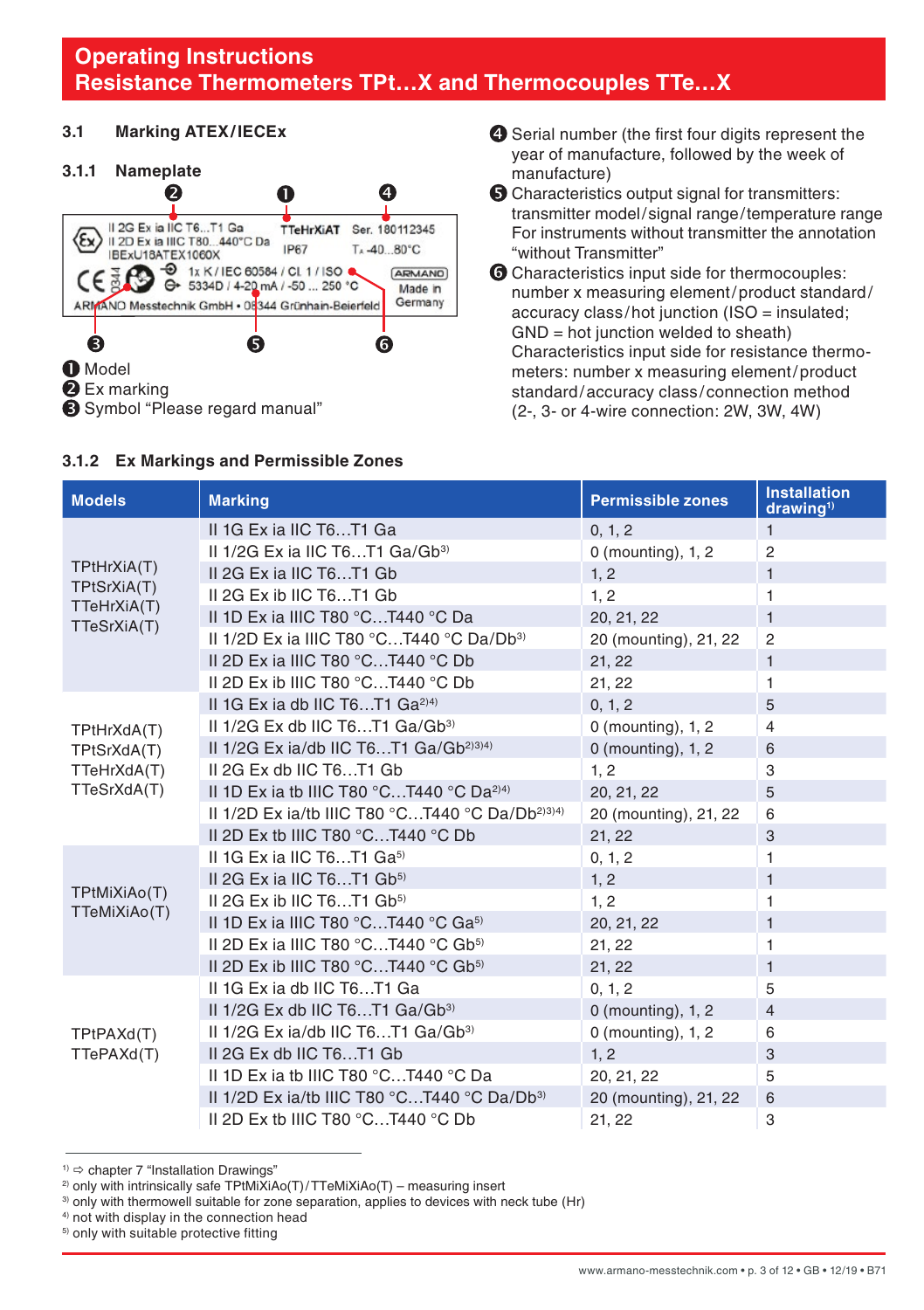### <span id="page-3-0"></span>**3.2 Marking EACEx**

#### **3.2.1 Nameplate**



#### **3.2.2 Ex Markings and Permissible Zones**

- $\bullet$  Serial number (the first four digits represent the year of manufacture, followed by the week of manufacture)
- **O** Characteristics output signal for transmitters: transmitter model/signal range/temperature range For instruments without transmitter the annotation "without Transmitter"
- **G** Characteristics input side for thermocouples: number x measuring element/product standard/ accuracy class /hot junction (ISO = insulated; GND = hot junction welded to sheath) Characteristics input side for resistance thermometers: number x measuring element/product standard/accuracy class /connection method (2-, 3- or 4-wire connection: 2W, 3W, 4W)

| <b>Models</b>                | <b>Marking</b>                                       | <b>Permissible zones</b> | <b>Installation</b><br>drawing <sup>1</sup> |
|------------------------------|------------------------------------------------------|--------------------------|---------------------------------------------|
|                              | 0Ex ia IIC T6T1 Ga X                                 | 0, 1, 2                  | 1                                           |
|                              | Ga/Gb Ex ia IIC T6T1 X <sup>3)</sup>                 | $0$ (mounting), 1, 2     | $\overline{2}$                              |
| TPtHrXiA(T)                  | 1Ex ia IIC T6  T1 Gb X                               | 1, 2                     | $\mathbf{1}$                                |
| TPtSrXiA(T)<br>TTeHrXiA(T)   | 1Ex ib IIC T6  T1 Gb X                               | 1, 2                     | 1                                           |
| TTeSrXiA(T)                  | Ex ia IIIC T80 $^{\circ}$ CT440 $^{\circ}$ C Da X    | 20, 21, 22               | $\mathbf{1}$                                |
|                              | Ex ia IIIC T80 °CT440 °C Da/Db $X^3$                 | 20 (mounting), 21, 22    | $\overline{c}$                              |
|                              | Ex ia IIIC T80 $^{\circ}$ CT440 $^{\circ}$ C Db X    | 21, 22                   | $\mathbf{1}$                                |
|                              | Ex ib IIIC T80 $^{\circ}$ CT440 $^{\circ}$ C Db X    | 21, 22                   | 1                                           |
|                              | 0Ex ia db IIC T6T1 Ga $X^{2(4)}$                     | 0, 1, 2                  | 5                                           |
| TPtHrXdA(T)                  | Ga/Gb Ex db IIC T6T1 X <sup>3)</sup>                 | 0 (mounting), 1, 2       | $\overline{4}$                              |
| TPtSrXdA(T)                  | Ga/Gb Ex ia/db IIC T6T1 $X^{2(3)(4)}$                | $0$ (mounting), 1, 2     | 6                                           |
| TTeHrXdA(T)                  | 1Ex db IIC T6T1 Gb X                                 | 1, 2                     | 3                                           |
| TTeSrXdA(T)                  | Ex ia tb IIIC T80 °CT440 °C Da $X^{2(4)}$            | 20, 21, 22               | 5                                           |
|                              | Ex ia/tb IIIC T80 °CT440 °C Da/Db $X^{2(3)}$         | 20 (mounting), 21, 22    | 6                                           |
|                              | Ex tb IIIC T80 $^{\circ}$ CT440 $^{\circ}$ C Db X    | 21, 22                   | 3                                           |
|                              | $0$ Ex ia IIC T6T1 Ga $X^{5}$                        | 0, 1, 2                  | 1                                           |
|                              | 1Ex ia IIC T6T1 Gb X <sup>5)</sup>                   | 1, 2                     | $\mathbf{1}$                                |
| TPtMiXiAo(T)<br>TTeMiXiAo(T) | $1Ex$ ib IIC T6T1 Gb $X^{5}$                         | 1, 2                     | 1                                           |
|                              | Ex ia IIIC T80 °CT440 °C Da $X^{5}$                  | 20, 21, 22               | $\mathbf{1}$                                |
|                              | Ex ia IIIC T80 °CT440 °C Db $X^{5}$                  | 21.22                    | 1                                           |
|                              | Ex ib IIIC T80 °CT440 °C Db $X^{5}$                  | 21, 22                   | $\mathbf{1}$                                |
|                              | 0Ex ia db IIC T6T1 Ga X                              | 0, 1, 2                  | 5                                           |
|                              | Ga/Gb Ex db IIC T6T1 $X^{3}$                         | $0$ (mounting), 1, 2     | $\overline{4}$                              |
| TPtPAXd(T)                   | Ga/Gb Ex ia/db IIC T6T1 X <sup>3)</sup>              | $0$ (mounting), $1, 2$   | 6                                           |
| TTePAXd(T)                   | 1Ex db IIC T6T1 Gb X                                 | 1, 2                     | 3                                           |
|                              | Ex ia tb IIIC T80 $^{\circ}$ CT440 $^{\circ}$ C Da X | 20, 21, 22               | 5                                           |
|                              | Ex ia/tb IIIC T80 °CT440 °C Da/Db $X^3$              | 20 (mounting), 21, 22    | 6                                           |
|                              | Ex tb IIIC T80 $^{\circ}$ CT440 $^{\circ}$ C Db X    | 21, 22                   | 3                                           |

 $1)$   $\Rightarrow$  chapter 7 "Installation Drawings"

4) not with display in the connection head

<sup>&</sup>lt;sup>2)</sup> only with intrinsically safe TPtMiXiAo(T)/TTeMiXiAo(T) – measuring insert

<sup>&</sup>lt;sup>3)</sup> only with thermowell suitable for zone separation, applies to devices with neck tube (Hr)

<sup>5)</sup> only with suitable protective fitting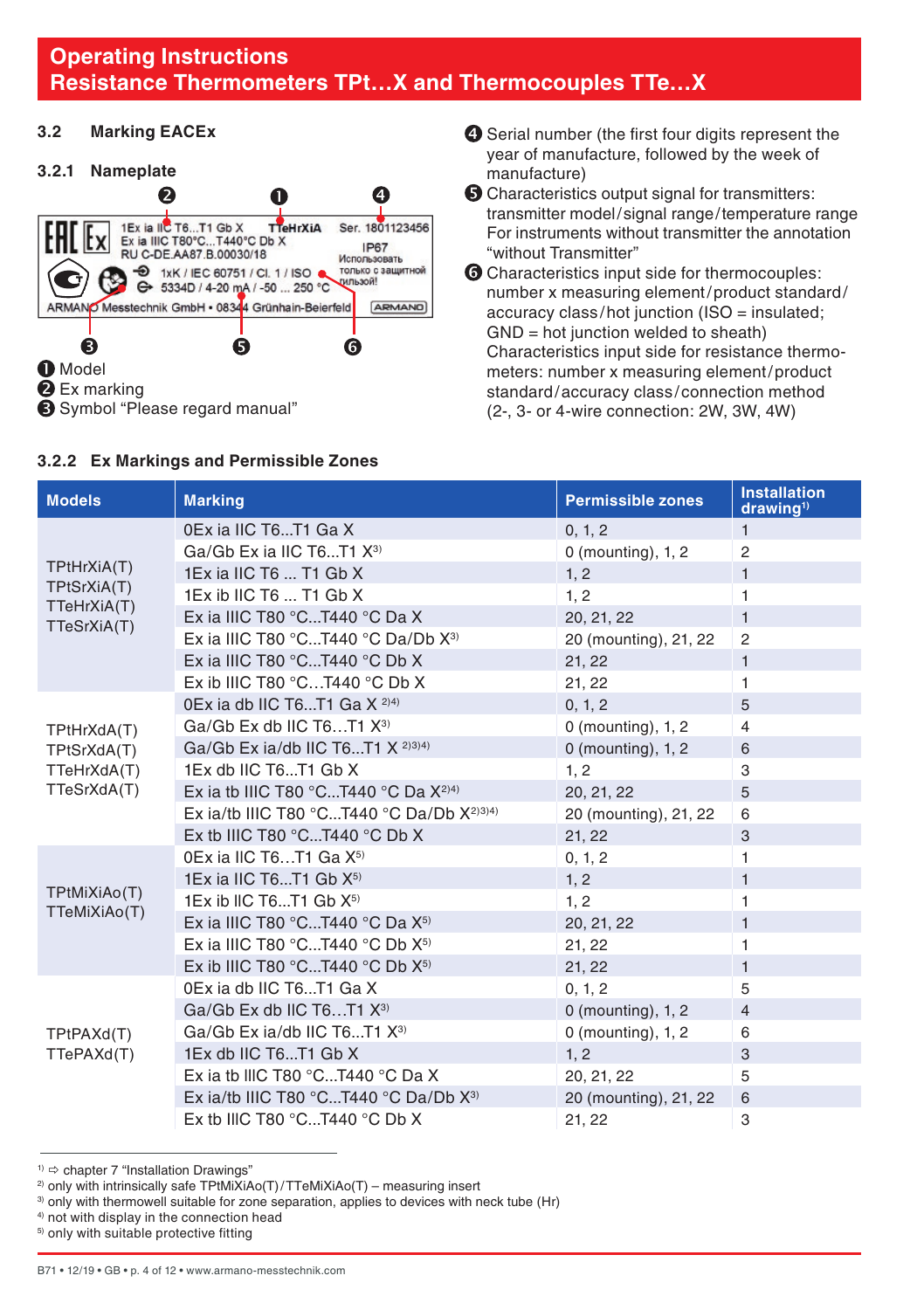#### <span id="page-4-0"></span>**3.3 Scope of Application**

The manual is valid for the products listed below. It contains additional information concerning the explosion protection. This manual is applicable in combination with the basic operating instructions for resistance thermometers and thermocouples ( $\Leftrightarrow$  B70). Information, which is not given in this manual, can be found in the respective product data sheets if necessary.

| <b>Model</b>    | Data sheet   Model |                  | Data sheet |
|-----------------|--------------------|------------------|------------|
| <b>TPtHrXiA</b> | 8526               | TPtSrXdA         | 8535       |
| TPtSrXiA        | 8536               | <b>TPtMiXiAo</b> | 8566       |
| <b>TPtHrXdA</b> | 8525               | <b>TPtPAXd</b>   | 8590       |

#### **Explosion-protected resistance thermometers**

#### **Explosion-protected thermocouples**

| <b>Model</b>    | Data sheet   Model |           | <b>Data sheet</b> |
|-----------------|--------------------|-----------|-------------------|
| <b>TTeHrXiA</b> | 8626               | TTeSrXdA  | 8635              |
| TTeSrXiA        | 8636               | TTeMiXiAo | 8666              |
| TTeHrXdA        | 8625               | TTePAXd   | 8690              |

#### **3.4 Intended Use**

Our resistance thermometers / thermocouples are suitable for the temperature measurement in liquids, gases or at solid bodies in potentially explosive areas. Applications that are not explicitly listed as according to regulations, are improper to intended purpose!

#### **4. Specific Conditions of Use (**"**X**" **Marking)**

- For compliance with the mentioned temperature class/maximum surface temperature at the connection head, the maximum power dissipation  $P_{max}$ must not be exceeded. In case of fault, this must be guaranteed by appropriate means (e.g. a fuse connected in series to the loads).
- The permissible medium temperature depends on the maximum permissible input power  $P_{i}$ , the indicated temperature class and the ambient temperature range. The ambient temperature range is defined by the used components. Additional information can be found in the operating instruction.
- For instrument versions with an ambient temperature >60 °C, heat-resistant screwed cable glands and connection cables (min. 95 °C) have to be used.
- A higher or lower operating temperature can occur at the measuring tip due to the process; however, the permissible operating temperature at the connection head must not be exceeded. This has to be ensured by the operator under the respective operating conditions by means of a sufficient length of sensor and protective fitting. Referring to this, the length of the neck tube has to be selected so that heating or cooling of the connection head due to the process is negligible.
- Flameproof joints are not intended to be repaired.
- The operator has to ensure that the devices are installed into the thermowells so as to quarantee degree of protection IP67 and to avoid zone entrainment.
- Unused cable entries have to be closed with screw plugs, certified in accordance with the ignition protection type.
- If the wall thickness of the thermowell is between 0.2 mm and 1 mm, the devices must not be subjected to ambient stresses that may have an adverse effect on the partition.
- Electronic components (transmitters, digital displays) mounted in instruments with the ignition protection type Ex i, must hold their own EU type examination certificate. The conditions and intrinsically safe parameters of the respective type examination certificate have to be observed.
- The models TPtMiXiAo(T), TTeMiXiAo(T) shall only be used if they are mounted in a suitable housing.
- From a safety-relevant point of view, for thermocouples with grounded hot junction, the intrinsically safe circuits must be considered galvanically connected to the earth potential, which is why electrical bonding must be secured for the entire installation of the intrinsically safe circuits. In addition, separate conditions in accordance with DIN EN 60 079-14 must be observed for the connection.
- In applications that require an EPL Ga or Da, the installation of sensors, which use housing parts made of light metals (e.g. connection heads made of aluminum or thermowells made of titanium), has to be carried out in a way that mechanical impact or friction between the light metal and the steel does not cause sparks (except for stainless steel if the presence of rust particles can be excluded).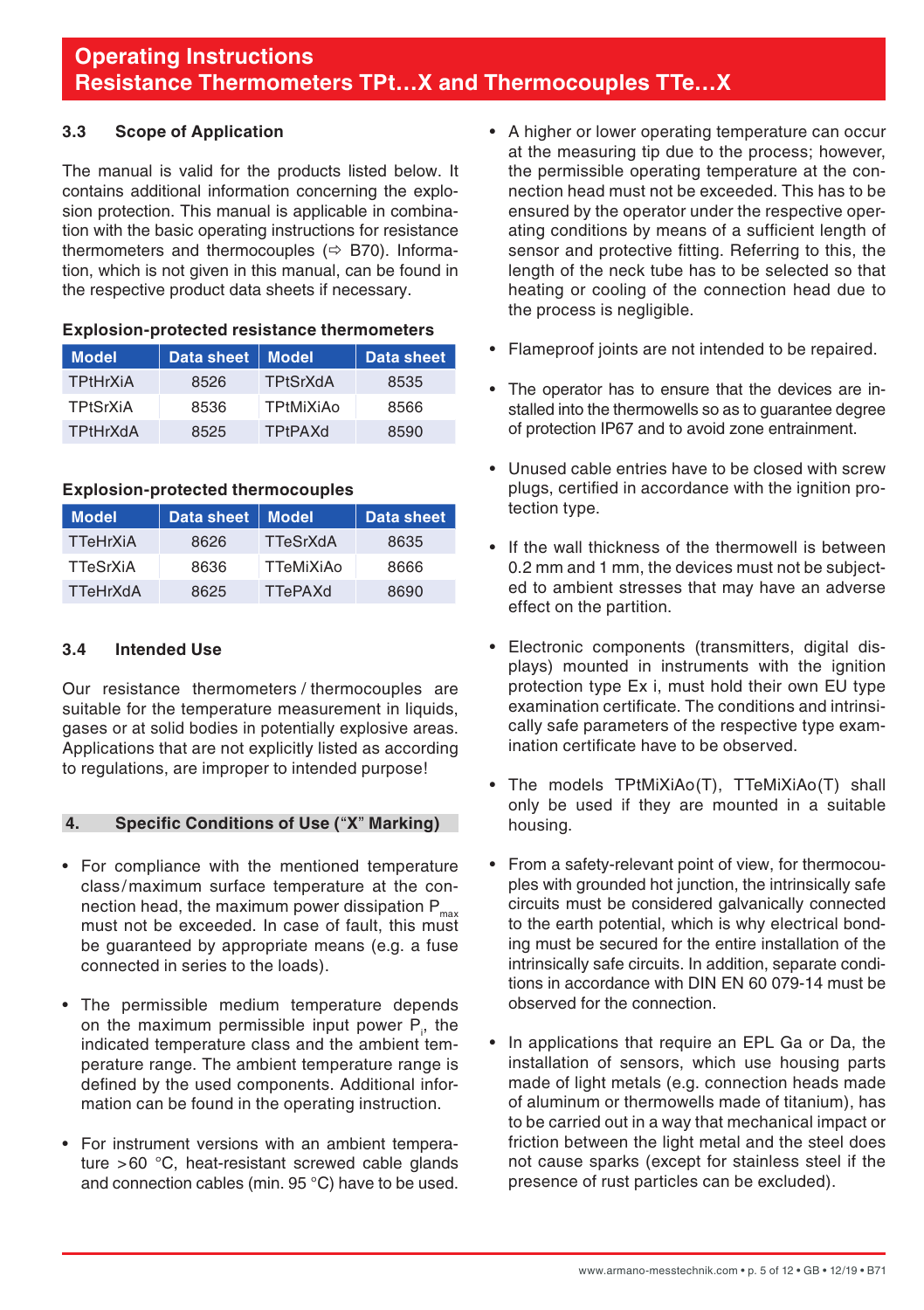### <span id="page-5-0"></span>**5. Thermal Data**

## **5.1 Permissible Medium Temperatures According to Temperature Class**



Even in the event of a fault, the maximum permissible temperature at the temperature sensor or thermowell must not exceed the ignition point of the potentially explosive medium less a safety factor.

Measuring resistors in particular, but also the wires of a thermocouple can heat considerably in the event of a fault. As a consequence, the temperature sensor or the thermowell heats as well. The operator must ensure that the power in case of error is limited so that the permissible temperature is not exceeded. This also applies to sensors with flameproof enclosure, which are connected to not intrinsically safe circuits, provided that the temperature sensor is located in a potentially explosive area.

For safe operation, the following condition has to be met:

$$
\boldsymbol{T}_{\text{max}} \leq \boldsymbol{P}_o \boldsymbol{\cdot} \boldsymbol{R}_{\text{th}} + \boldsymbol{T}_{\text{M}}
$$

T<sub>nam</sub> maximum permissible temperature depending on the temperature class ( $\Leftrightarrow$  table 1)

 $T_M$  medium temperature<br> $P_0$  maximum power of the

 $P_{\text{o}}$  maximum power of the connected circuit<br>R... thermal resistance of the thermowell tip / thermal resistance of the thermowell tip /

sensor tip ( $\Leftrightarrow$  table 2)

| <b>Temperature</b><br>class | Ignition point | <b>Maximum</b><br>temperature (T <sub>max</sub> ) |
|-----------------------------|----------------|---------------------------------------------------|
| T <sub>6</sub>              | 85 °C          | 80 °C                                             |
| T <sub>5</sub>              | 100 °C         | 95 °C                                             |
| T <sub>4</sub>              | 135 °C         | 130 °C                                            |
| T <sub>3</sub>              | 200 °C         | 195 °C                                            |
| T <sub>2</sub>              | 300 °C         | 290 °C                                            |
| T1                          | 450 °C         | 440 °C                                            |

Table 1: permissible temperatures at the sensor or thermowell tip (measuring component) according to temperature class

### **5.2 Thermal Resistances Depending on the Diameter of Thermowell/Sensor**

The following thermal resistances are valid for the listed thermowells if these are made of a stainless steel with a thermal conductivity of approximately 15 W/(m·K). Usually, these steel grades are those materials with the lowest thermal conductivity applied in the temperature measuring technology. Examples for these steel grades are 1.4301 (304), 1.4401 (316), 1.4404 (316L) or 1.4571 (316Ti).

When using materials with a better thermal conductivity, you can either take the values from table 2 as a basis or, if this is not sufficient, you can request the corresponding values from the ARMANO Messtechnik GmbH.

| <b>Measuring element</b> |                                              |                  |      | Platinum measuring resistor Pt100 | <b>Thermocouple</b> |                 |                    |
|--------------------------|----------------------------------------------|------------------|------|-----------------------------------|---------------------|-----------------|--------------------|
| <b>Sensor diameter</b>   |                                              | $3 \, \text{mm}$ | 6 mm | $8 \text{ mm}^{1}$                | 3 mm                | 6 <sub>mm</sub> | $8 \text{ mm}^{1}$ |
|                          | without thermowell                           | 128              | 78   | 42                                | 15                  | 7.5             | 5                  |
| 2                        | with thermowell 6 x 1 mm                     | 56               |      |                                   | 10                  |                 |                    |
| 3                        | with thermowell 9 x 1 mm                     |                  | 27   |                                   |                     | 3               |                    |
| $\overline{4}$           | with thermowell 11 x 2 mm                    |                  | 27   |                                   |                     | 3               |                    |
| 5                        | with thermowell 12 x 2.5 mm                  |                  | 24   |                                   |                     | 3               |                    |
| 6                        | with thermowell 14 x 2.5 mm                  |                  |      | 16                                |                     |                 | 3                  |
| 7                        | tapered measuring tip 6 mm                   | 58               |      |                                   | 10                  |                 |                    |
| 8                        | tapered measuring tip 9 mm                   |                  | 27   |                                   |                     | 3               |                    |
| 9                        | form 4 acc. to DIN 43772 $\varnothing$ 18 mm | 16               |      |                                   | 5                   |                 |                    |
| 10                       | form 4 acc. to DIN 43772 $\varnothing$ 24 mm |                  | 16   |                                   |                     |                 |                    |
| 11                       | form 4 acc. to DIN 43772 $\varnothing$ 26 mm |                  | 16   | 16                                |                     |                 |                    |
| 12                       | form 6, 7, 9 DIN 43772 Ø 17 mm               |                  | 16   | 16                                |                     |                 |                    |

1) 6 mm measuring insert with 8 mm crimped sleeve

Table 2: thermal resistances in K/W depending on the thermowell/sensor diameter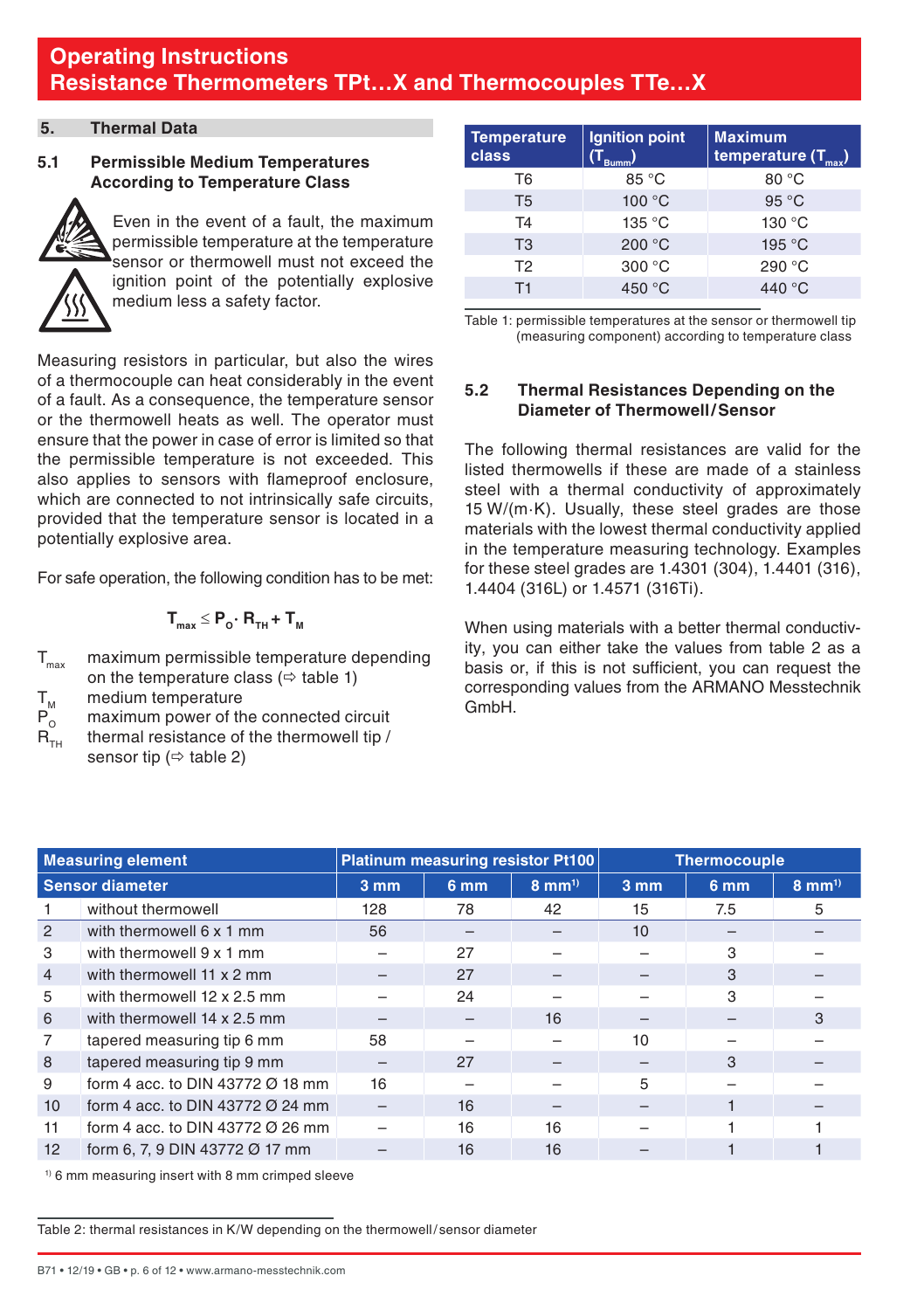<span id="page-6-0"></span>Further possible material groups for thermometer thermowells are:

| <b>Material group</b>                      | <b>Example</b>                            |
|--------------------------------------------|-------------------------------------------|
| un- and low-alloyed steel                  | P250GH, 16Mo3,<br>13CrMo44                |
| heat- and creep-<br>resistant steel grades | 1.4841, 1.4761, 1.4876                    |
| pure nickel and<br>nickel-base alloys      | Ni201, Inconel600,<br>Hastelloy C276      |
| other metals and alloys                    | titanium, tantalum,<br>cobalt-base alloys |

#### **Information on the thermal resistances to be applied**



The measuring insert inside the thermowell theoretically may heat up according to the values from table 2 row 1. If the operator wants to include the thermowell into his consideration, i.e. applying a lower thermal resistance according to rows 2 – 12 from table 2, it must be ensured that the mounting parts (connection head, screwed cable gland, M24 screw fitting, screw fitting to the thermowell etc.) are technically gas-tight and designed at least with degree of pro-



#### **5.3 Permissible Ambient Temperatures**

#### **5.3.1 For Sensors without Electronic Components (Transmitters) Mounted in the Connection Head**

For sensors without electronic components, the permissible ambient temperature is restricted due to the screwed cable gland. When using other screwed cable glands, it must be ensured that those are sufficiently temperature-resistant. A temperature resistance beyond the range −40 / +85 °C cannot be achieved. The screwed cable glands mentioned below are only allowed for operation with intrinsically safe sensors. Sensors with flameproof enclosure are usually supplied without screwed cable glands. These have to be mounted on site.

**Applies to: TPtHrXiA, TTeHrXiA, TPtSrXiA, TTeSrXiA, TPtMiXiAo, TTeMiXiAo**

| <b>Temper-</b>     | <b>Ambient temperature ranges</b>    |                                                                         |                                                          |  |
|--------------------|--------------------------------------|-------------------------------------------------------------------------|----------------------------------------------------------|--|
| ature<br>class     | <b>Standard</b><br>screw fitting     | <b>Screwed</b><br>cable gland<br>brass, nickel-<br>plated <sup>1)</sup> | <b>Screwed</b><br>cable gland<br>polyamide <sup>2)</sup> |  |
| T <sub>6</sub>     | $-40/+80 °C$ $-30/+80 °C$            |                                                                         |                                                          |  |
| $>$ T <sub>5</sub> | $-40/+85$ °C $-30/+85$ °C            |                                                                         | $-20/+80 °C$                                             |  |
|                    | T85 °C $-40/+80$ °C $-30/+80$ °C     |                                                                         |                                                          |  |
|                    | $>$ T100°C $-40/+85$ °C $-30/+85$ °C |                                                                         |                                                          |  |

#### **5.3.2 For Sensors with Electronic Components (Transmitters) Mounted in the Connection Head**

**Applicable for the transmitter models: 5331D, 5333D, 5334B, 5337D, 5350B Applies to: TPtHrXiAT, TTeHrXiAT, TPtSrXiAT, TTeSrXiAT, TPtMiXiAoT, TTeMiXiAoT**

The following temperature ranges are valid for standard transmitters, which are supplied by the ARMANO Messtechnik GmbH:

| <b>Temperature</b><br>class | <b>Ambient</b><br>temperature | <b>Maximum power</b><br>dissipation |  |
|-----------------------------|-------------------------------|-------------------------------------|--|
| T <sub>6</sub>              | $-40/+45$ °C                  |                                     |  |
| T <sub>5</sub>              | $-40/+60 °C$                  |                                     |  |
| $>$ T4                      | $-40/+85$ °C                  | 0.84 W                              |  |
| T85 °C                      | $-40/+45$ °C                  |                                     |  |
| T100 °C                     | $-40/+60$ °C                  |                                     |  |
| $\geq$ T135 °C              | $-40/+85 °C$                  |                                     |  |

#### **5.3.3 For Intrinsically Safe and Not Intrinsically Safe Circuits Mounted into Housings with Flameproof Enclosure (Ex d)**

**Applies to: TPtHrXdA(T), TTeHrXdA(T), TPtSrXdA(T), TTeSrXdA(T)**

| <b>Temperature   Ambient</b><br>class | temperature  | <b>Maximum power</b><br>dissipation |  |
|---------------------------------------|--------------|-------------------------------------|--|
| T <sub>6</sub>                        | $-40/+60 °C$ |                                     |  |
| $>$ T5                                | $-40/+75$ °C |                                     |  |
| T85 °C                                | $-40/+60 °C$ | 1.9W                                |  |
| $\geq$ T100 °C                        | $-40/+75 °C$ |                                     |  |

<sup>1)</sup> screwed cable gland SKINTOP® MS-M / MSR-M ATEX, company Lapp

<sup>2)</sup> screwed cable gland SKINTOP® K-M / KR-M ATEX, company Lapp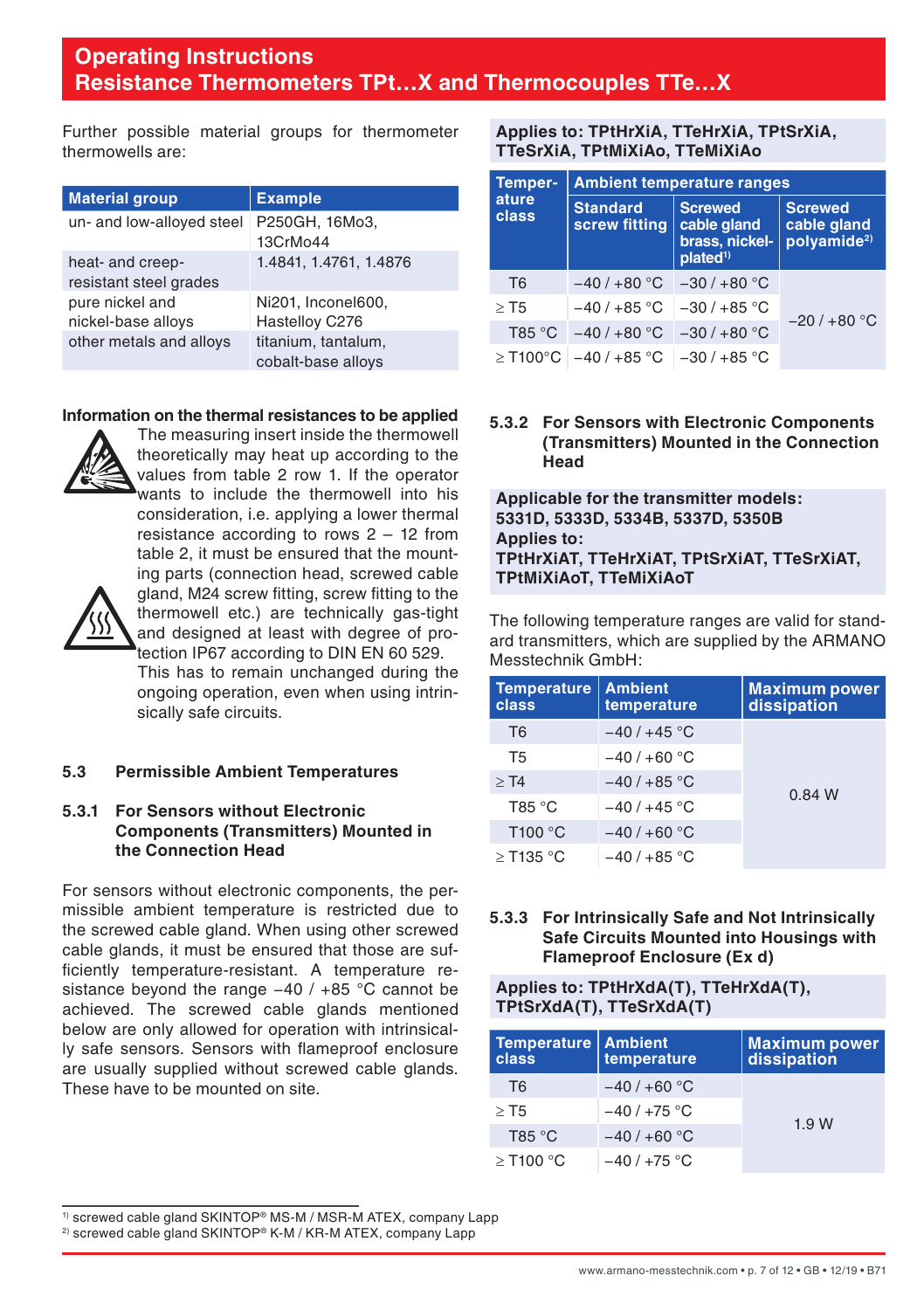## <span id="page-7-0"></span>**5.3.4 For Process Indicators Model PAXd**

#### **5.3.4.1 For Ignition Protection Type "Intrinsic Safety" (Ex ia)**

#### **Applies to: TPtPAXd, TTePAXd**

| Tempera-                         | <b>Ambient temperature</b> |                                   |
|----------------------------------|----------------------------|-----------------------------------|
| ture class                       | <b>Housing</b><br>aluminum | <b>Housing</b><br>stainless steel |
|                                  | T6/T60 °C $-40/+45$ °C     | $-40/+45$ °C                      |
|                                  | T5 / T75 °C $-40$ / +60 °C | $-40/+60 °C$                      |
| $\geq$ T4 / T100 °C -40 / +85 °C |                            | $-40/+80 °C$                      |

#### **5.3.4.2 For Ignition Protection Type**  "**Flameproof Enclosure" (Ex d) and "Protection by Enclosure" (Ex t)**

#### **Applies to: TPtPAXd, TTePAXd**

| <b>Temperature</b><br>class |                | <b>Ambient temperature</b> |                                   |  |
|-----------------------------|----------------|----------------------------|-----------------------------------|--|
|                             |                | <b>Housing</b><br>aluminum | <b>Housing</b><br>stainless steel |  |
| Ex d                        | T <sub>6</sub> | $-40/+70$ °C               | $-40/+70 °C$                      |  |
|                             | <b>T5</b>      | $-40/+85$ °C               | $-40/+80 °C$                      |  |
|                             | $>$ T4         | $-40/+85$ °C               | $-40/+80 °C$                      |  |
| Fx t                        | T85 °C         | $-40/+70 °C$               | $-40/+70 °C$                      |  |
|                             | T100 °C        | $-40/+85$ °C               | $-40/+80 °C$                      |  |

### **6. Commissioning**

#### **6.1 Electrical Connection**

See also chapter 4.

For the electrical connection of the sensors, transmitters or displays  $\Rightarrow$  B70 "Operating Instructions for Resistance Thermometers and Thermocouples".

#### **6.1.1 Electrical Connection Values**

For sensors without electronic components, the following values apply:

| <b>Equipment</b><br>group | Tempera-<br>ture class | Maximum<br>power $(P_i)$                                                                                    | <b>Maximum</b><br>voltage (U) |
|---------------------------|------------------------|-------------------------------------------------------------------------------------------------------------|-------------------------------|
| $II$ 1G<br>II 2G          | T1T6                   | depending on<br>temperature class,<br>process tempera-<br>ture and thermal<br>resistance, but<br>max. 1.9 W | 30 V DC                       |
| II 1D<br>II 2D            | $<$ T70 $^{\circ}$ C   | 650 mW                                                                                                      |                               |
|                           | $>$ T70 °C             | 550 mW                                                                                                      |                               |

For sensors with electronic components mounted in the connection head (transmitters and, if available, digital display), the connection values of the components do apply. For standard ARMANO Messtechnik GmbH head-mount transmitters, the following values do apply:

| <b>Transmitter</b><br>model | 5331D, 5333D.<br>5334B, 5337D | <b>Process indicator</b><br><b>PAXd (7501)</b> |  |
|-----------------------------|-------------------------------|------------------------------------------------|--|
| Ui                          | 30 V DC                       |                                                |  |
| Ιi                          | 120 mA                        |                                                |  |
| Pi                          | 0.84 W                        |                                                |  |
| Ιi                          | $10 \mu H$                    | 0 µH                                           |  |
| Ci                          | $1.0h$ F                      | $2.0h$ F                                       |  |

### **6.1.2 Grounding/Electrical Bonding**

The connection heads of sensors with flameproof enclosure as well as intrinsically safe sensors when using the heads XE-BUZ, XE-BUZ-H and XE-BEG have, both on the outside and on the inside of the housing, terminals for the connection of the electrical bonding. Use these connections when required by the installation regulations (e.g. for thermocouples with welded hot junction or for the installation into non-metal vessels).

Use the following cable cross-sections as maximum:

**Applies to: sensors with connection head type XD-AD, XD-AD-W, XD-SD, XD-SD-W, XE-BUZ, XE-BUZ-H, XE-BEG as well as for the housings of the process indicators TPtPAXd and TTePAXd**

| Position of<br>the connect- | Max. cable cross-section [mm <sup>2</sup> ] |            |  |
|-----------------------------|---------------------------------------------|------------|--|
| ing terminal                | <b>Stranded wire</b>                        | Solid wire |  |
| inside                      | 1.5                                         | 2.5        |  |
| outside                     |                                             | 6          |  |

#### **6.2 Cable Entries**

**Applies to: TPtHrXdA, TTeHrXdA, TPtSrXdA, TTeSrXdA, TPtPAXd, TTePAXd**



**IMPORTANT!** Instruments with ignition protection type Ex d are supplied without screwed cable gland as standard. For safe operation, this has to be professionally mounted by the operator and comply with the ignition protection type. Plastic plugs, used during transport, are not permitted for safe operation and have to be replaced. Depending on the type of screwed cable gland, above-mentioned instruments may attain a degree of protection of IP 66 – 68.

See also chapter 5.2.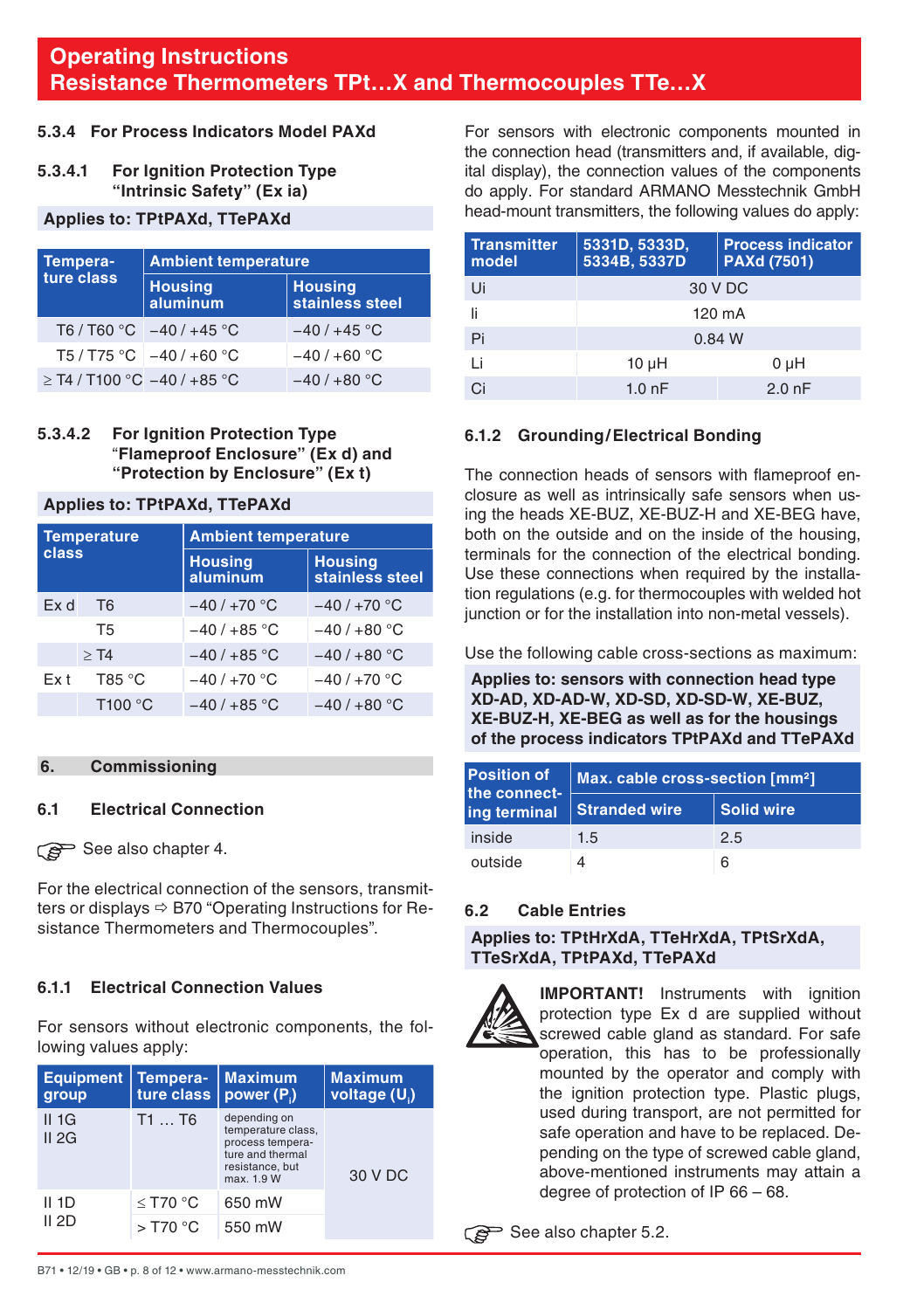<span id="page-8-0"></span>Cable entry openings are designed with a threaded hole M20x1.5 as standard. Other cable entries are labelled accordingly.

The cable entries for sensors with connection head are located beneath the screw-on or hinged lid. For the process display PAXd, the cable entries are located above the display.

## **Position of the cable entries**



Connection head XD-AD and XD-SD



Connection head XE-BUZ and XI-BUZ



Process display PAXd

## **6.3 Securing Connection Heads with Flameproof Enclosure**

Connection heads with flameproof enclosure must not be opened without tools. Connection heads with screw-on lid are thus equipped with an internal hexagon setscrew for securing the screw-on lid.



**IMPORTANT!** The locking screw has to be tightened before commissioning.

**Locking screw for connection head XD-AD Applies to: TPtHrXdA, TTeHrXdA**



**Locking screw for connection head PAXd Applies to: TPtPAXdA, TTePAXdA**

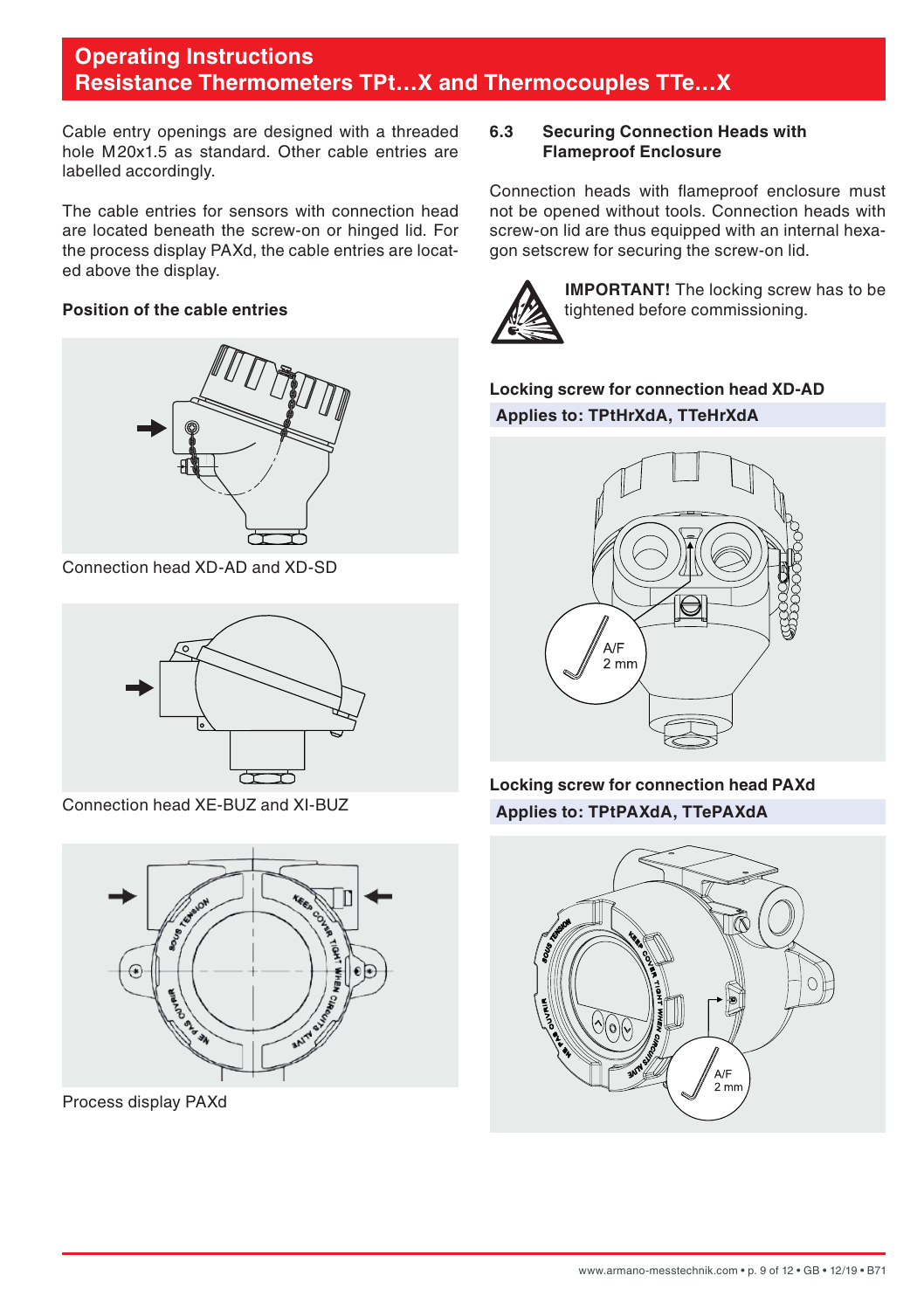#### <span id="page-9-0"></span>**7. Installation Drawings**







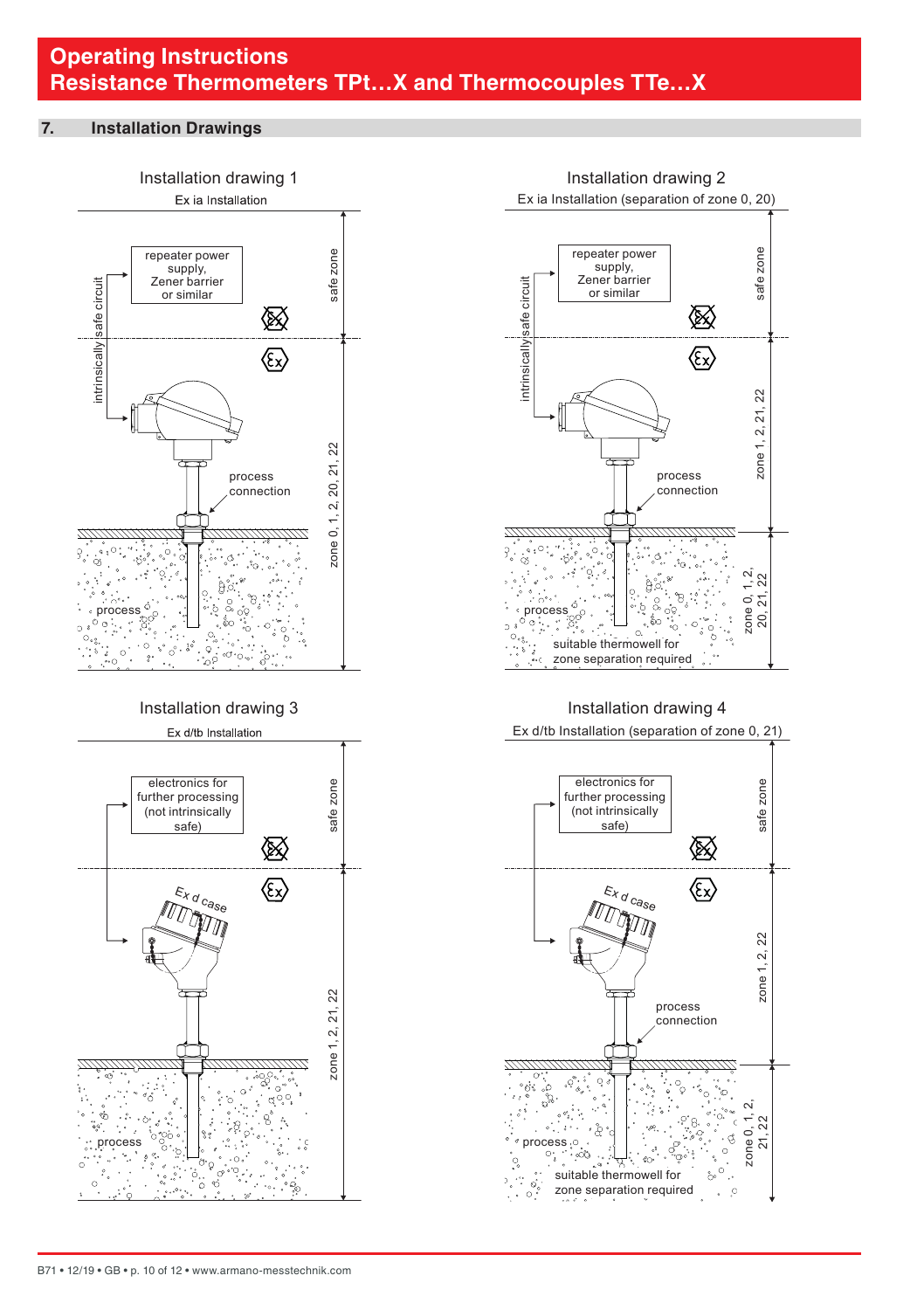

#### **Information on zone separation**



If a zone separation shall be provided by the instrument (e.g. process is zone 0 and ambience is zone 1), a thermowell with a minimum wall thickness of 1 mm has to be used. If this is not possible, please refer to chapter 4 "Specific Conditions of Use". The thermowells and process connections have to comply with the requirements of DIN EN 60079-26 and ensure a tightness to degree of protection IP67 according to DIN EN 60 529. In this respect, suitable process connections are:

- $\bullet$  rigid male thread spigots<sup>1)</sup>
- turnable union nuts<sup>1)</sup>
- cutting ring fittings with thread<sup>1)</sup>
- flanges according to EN 1092, ASME B16.5 or other standards.

<sup>1)</sup> Among others, metric male threads, Whitworth threads and NPT pipe threads are suitable as thread types.